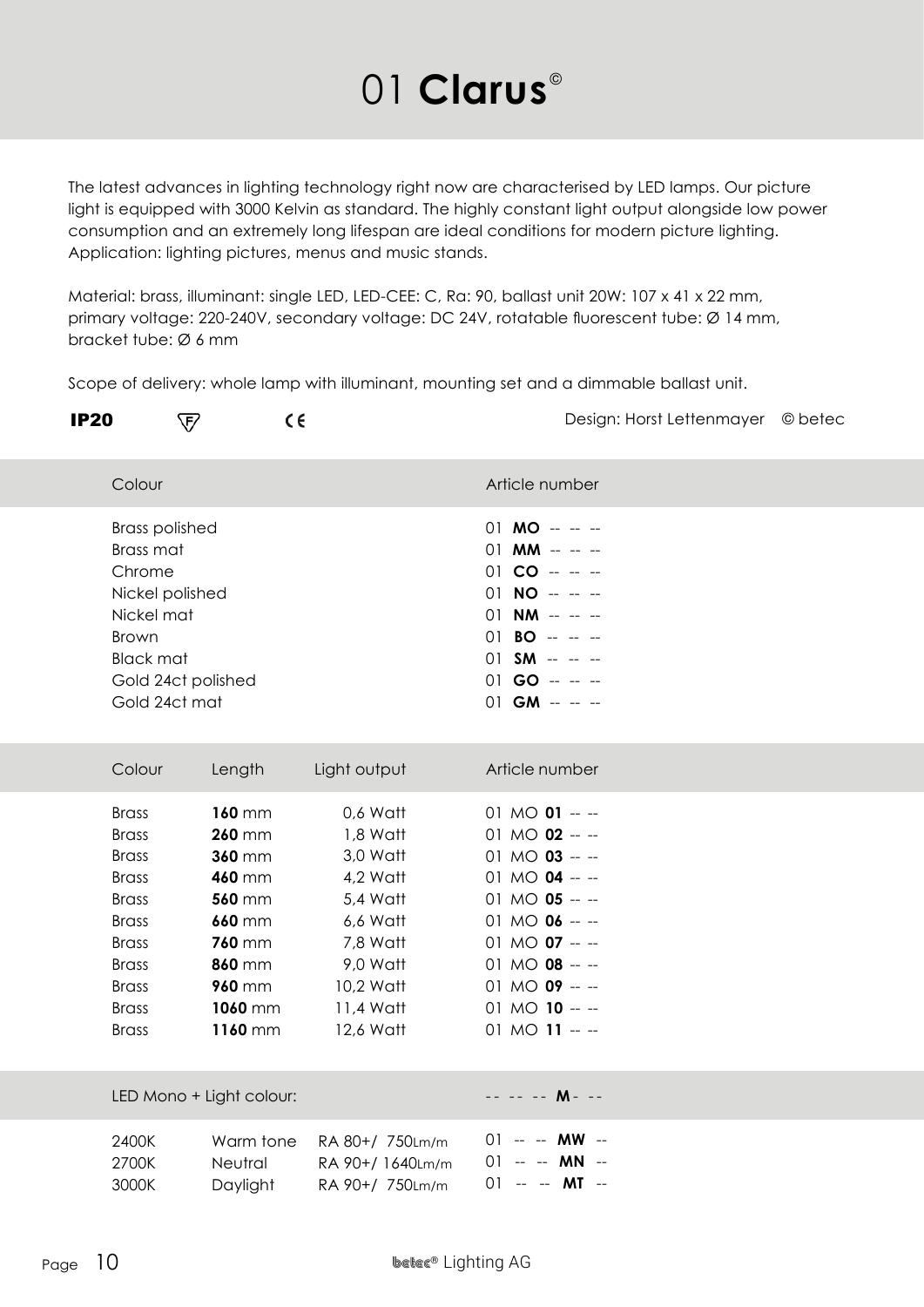



 $\begin{array}{ll}\n\text{EVG} - \text{Leuchte} & \text{H} \\
\text{Leuchte} + \text{EVG} & \text{H} \\
\text{EVG} & \text{H} \\
\end{array}$  $\frac{1}{2}$ b

50TD01LD24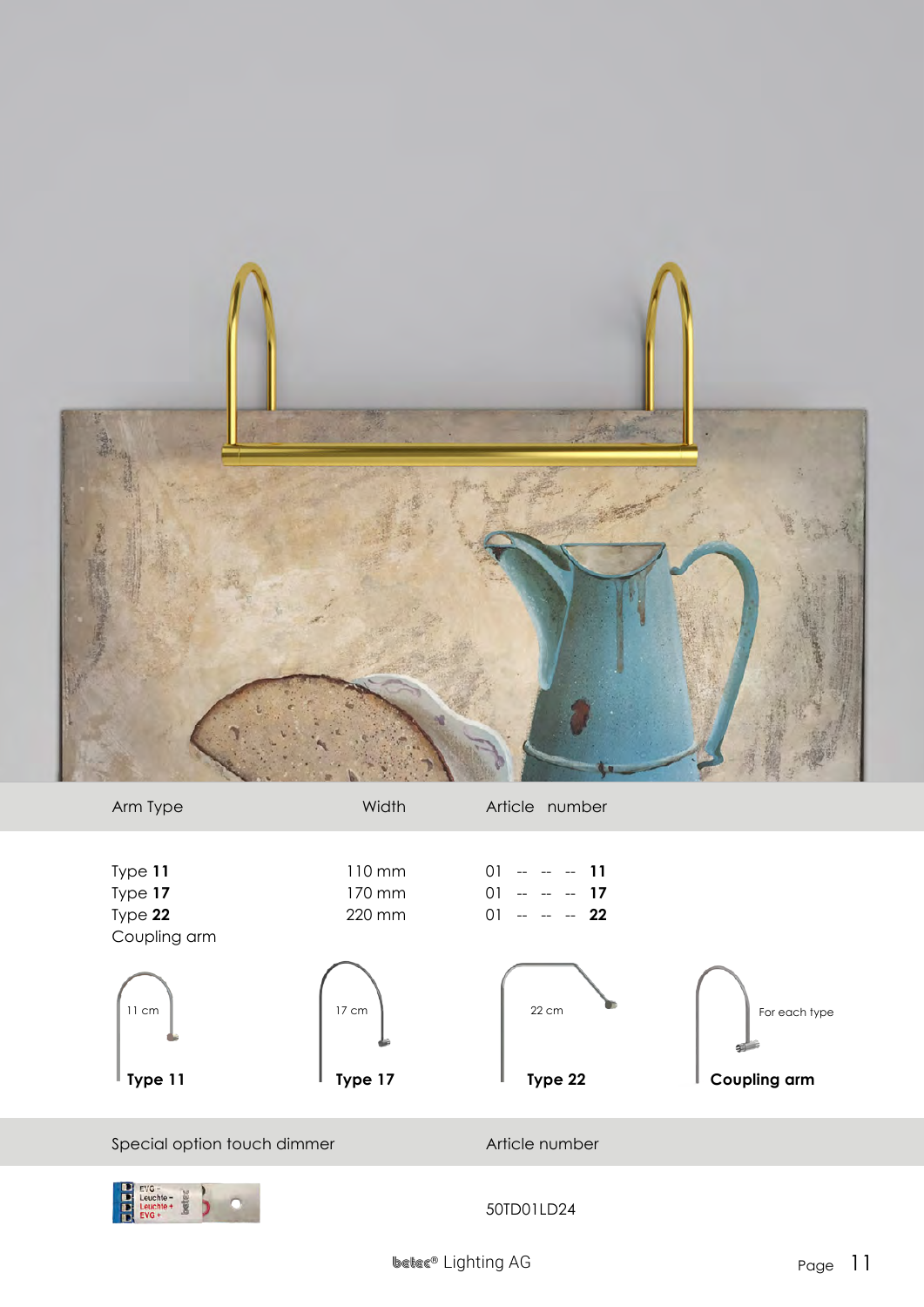

Page  $12$